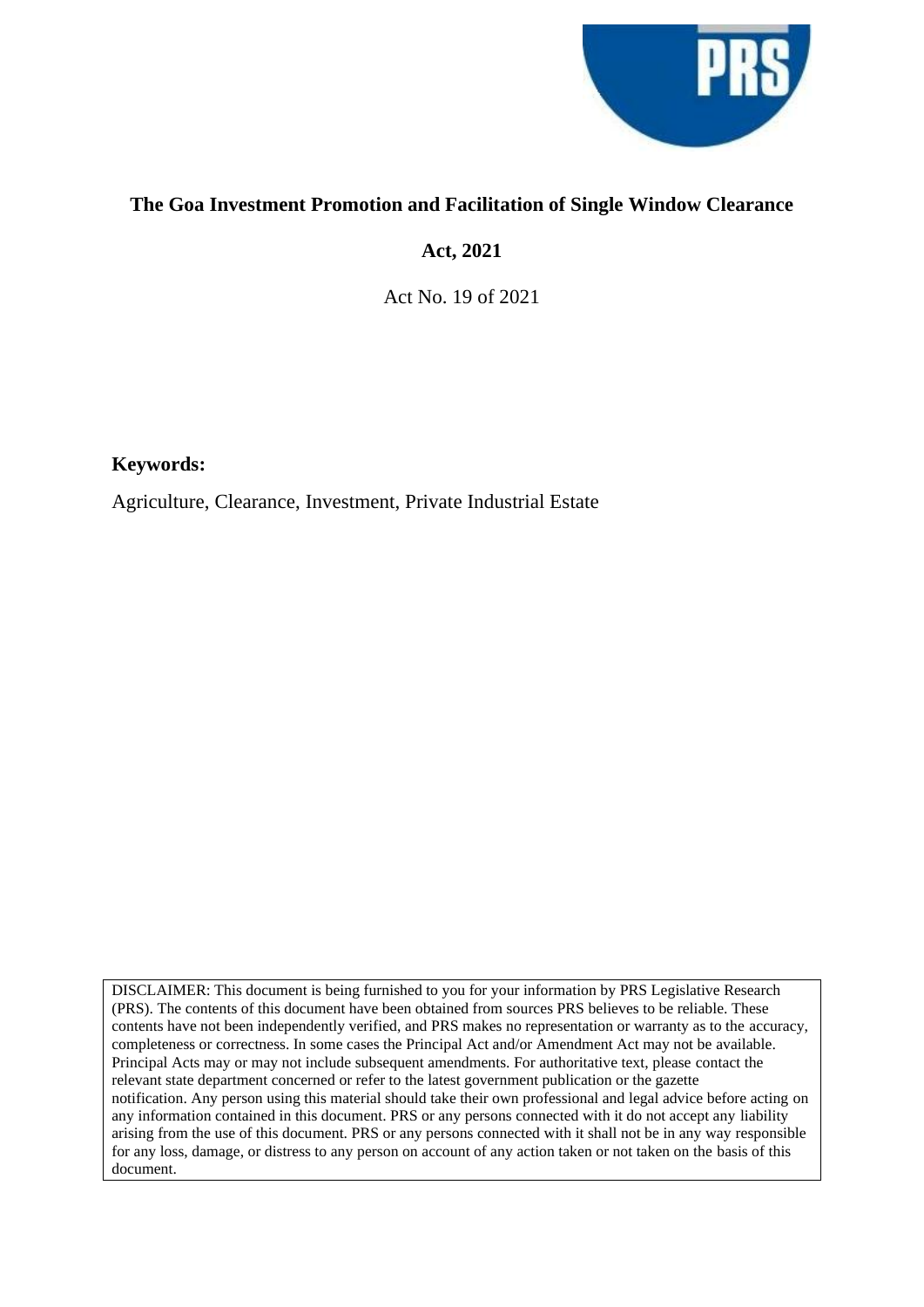(ii) in article 39, for clause (a), the following clause shall be substituted, namely:—

| " $(a)$ | when possession of the One thousand rupees". |  |
|---------|----------------------------------------------|--|
|         | property or any part of the                  |  |
|         | property comprised in such                   |  |
|         | deed is given by the                         |  |
|         | mortgagor or agreed to be                    |  |
|         | given.                                       |  |

\_\_\_\_\_\_\_\_\_\_

Secretariat CHOKHA RAM GARG Porvorim, Goa, Secretary to the

Dated: 03-09-2021. Government of Goa Law Department (Legal Affairs).

## Notification

## 7/27/2021-LA

The Goa Investment Promotion and Facilitation of Single Window Clearance Act, 2021 (Goa Act 19 of 2021), which has been passed by the Legislative Assembly of Goa on 30-07-2021 and assented to by the Governor of Goa on 30-08-2021, is hereby published for the general information of the public.

Dnyaneshwar Raut Dessai, Joint Secretary (Law).

Porvorim, 3rd September, 2021.

The Goa Investment Promotion and Facilitation of Single Window Clearance Act, 2021

–––––––––

(Goa Act 19 of 2021) [30-08-2021]

#### AN

#### ACT

to provide for the promotion of investment in the State of Goa and the creation of the administrative and operational framework for the Goa Investment Promotion and Facilitation Board as a single window clearance facilitation mechanism with the prime objective of ensuring time bound grant of various clearances, licenses, permissions and approvals under relevant State laws so as to provide an investor friendly environment in the State of Goa

and for the matters connected therewith and incidental thereto.

Be it enacted by the Legislative Assembly of Goa in the Seventy-second Year of the Republic of India as follows:—

#### CHAPTER I

## Preliminary

1. Short title, extent and commencement.— (1) This Act may be called the Goa Investment Promotion and Facilitation of Single Window Clearance Act, 2021.

(2) It shall extend to the whole of the State of Goa.

(3) It shall be deemed to have come into force with effect from the 26th day of June, 2021.

2. Definitions.— In this Act, unless the context otherwise requires,—

(a) "agriculture" means horticulture, animal husbandry, forestry, dairy and poultry farming, aquaculture and other allied activities, whether or not undertaken jointly with agriculture and the expression "agricultural operations" shall be construed accordingly;

(b) "agriculture industry" means the industrialized processing or production of livestock, poultry, fish, dairy and crops;

(c) "Board" means the Goa Investment Promotion and Facilitation Board established under section 3;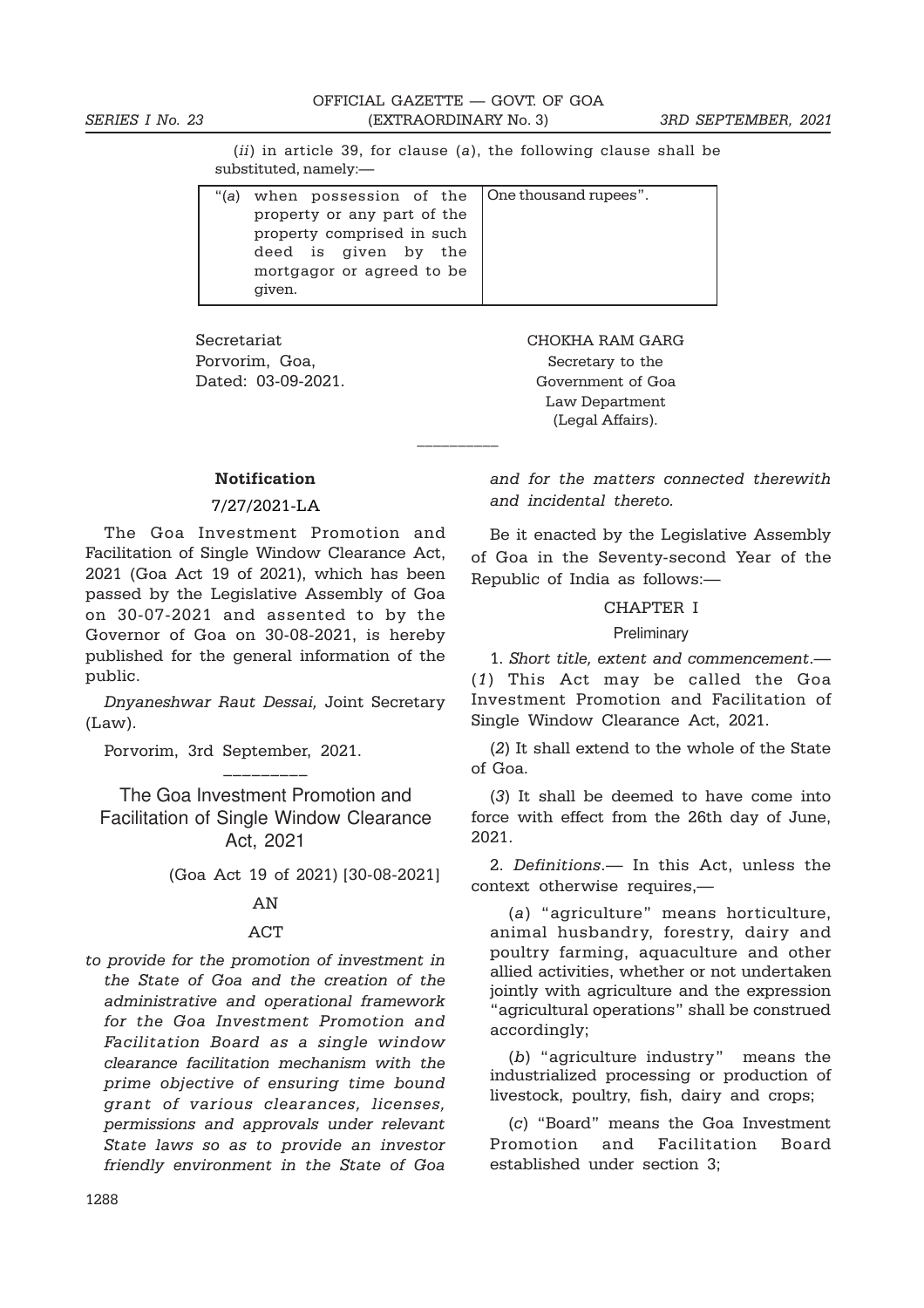(d) "Clearance" means grant or issue of no objection certificate, consent, enrolment, registration, permission, approval, licence, allotment, memorandum and the like, by any Competent Authority or Authorities in connection with setting up of a project till the enterprise starts commercial operation and includes such grant and issue for expansion of the existing project in the State;

(e) "Commercial Project" means a project of an investor to provide and/or make available built-up space or building to any person or enterprise for setting up its business or commercial activities other than housing;

(f)"Competent Authority" means any Government Department, Local Authority, Statutory Body, Government agency or any other authority constituted or established under any State law or under the administrative control of the Government, which is entrusted with the powers and responsibilities to grant or issue clearance for setting up or commencement of operation of the enterprise in the State;

(g) "Customised package" means such package of assistance or facilities as specified for a project with investment above such value as specified by the Government by notification in the Official Gazette, in addition to the existing assistance or facilities available in the State under various schemes;

(h) "enterprise" means and includes an undertaking engaged in manufacturing and/or processing or for providing service or doing any other business or any other commercial activity or a private industrial estate;

(i) "Goa Investment Policy" means the official policy of the Government formulated to articulate the various initiatives being undertaken to make the State a preferred and aspirational investment destination;

(j) "Government" means the Government of Goa;

(k) "Government Agency" means any Statutory Corporation/Authority or body or an Undertaking, by whatever name called, owned and controlled by the Government;

(l) "in principle approval" means a general approval to an investment proposal by the Board for facilitation purposes only which shall be subject to clearances from the concerned Competent Authorities under the relevant State laws;

(m) "investment" means a fixed capital investment by an investor in industry or service or infrastructure or commercial project excluding the cost of land;

(n) "investment facilitation services" means the assistance provided by the Investment Promotion and Facilitation Board from the time the investor submits a valid project proposal to the Board till the time such project goes into commercial operation and during the life span of the project if required;

(o) "investment promotion area" means an investment promotion area declared by the Government under clause (a) of subsection (1) of section 42;

(p) "Investor" means any person or his authorized nominee, including a company incorporated under the Companies Act, 2013 (Central Act 18 of 2013) or any such law, a Trust registered under the Indian Trusts Act, 1882 (Central Act 2 of 1882), a Society registered under the Societies Registration Act, 1860 (Central Act 21 of 1860), a Partnership Firm registered under Indian Partnership Act, 1932 (Central Act 9 of 1932), a Limited Liability Partnership registered under the Limited Liability Partnership Act, 2008 (Central Act 6 of 2009), a proprietary concern; and includes any other body corporate including those from outside India qualified to invest in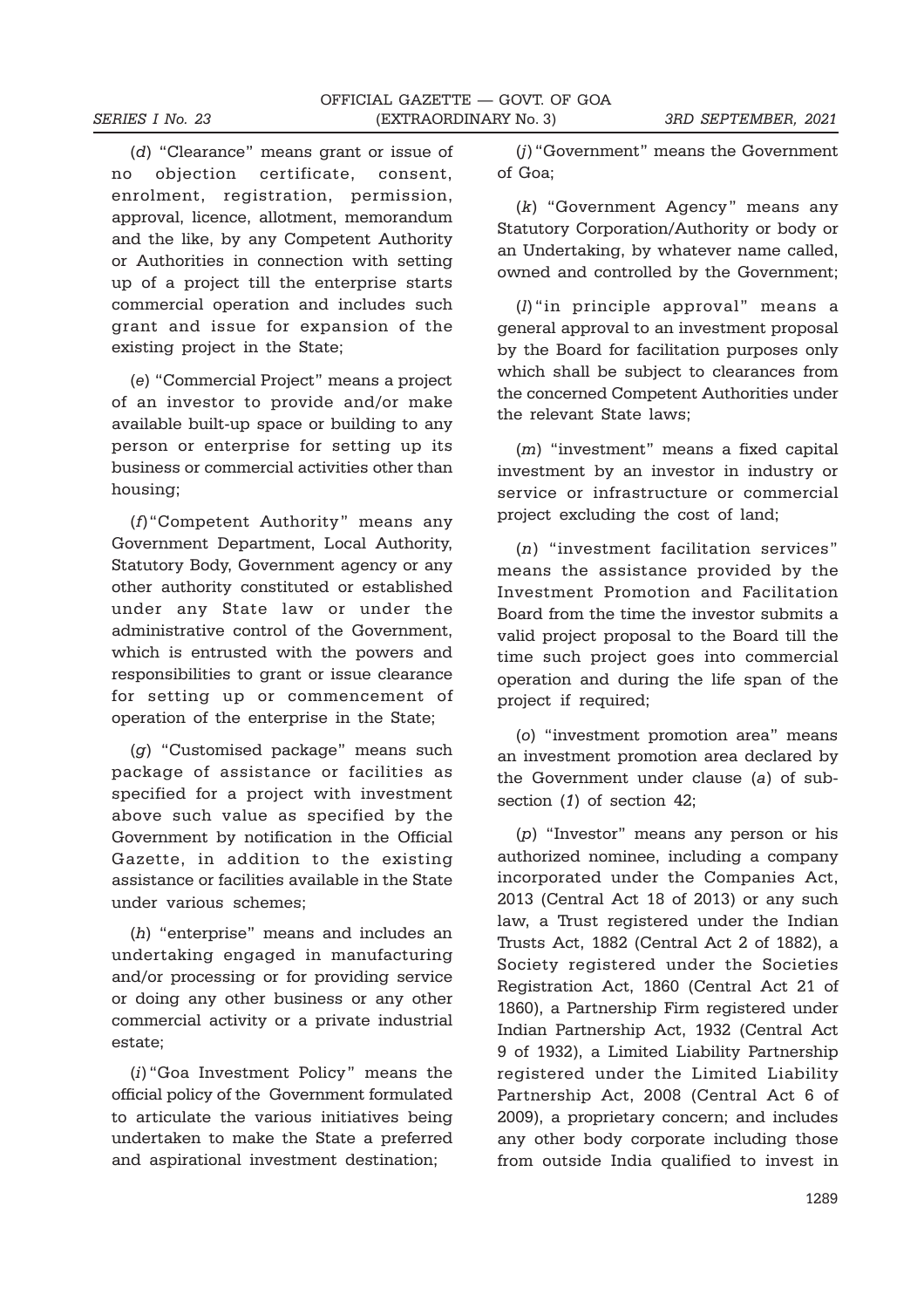India under relevant laws for the time being in force or under the relevant polices of the Government of India or the Government as may be applicable at the time of such investment, who invest capital in any new or an existing enterprise for expanding, modernizing or diversifying it;

(q) "local authority" means a Municipal Corporation, a Municipal Council or a Village Panchayat by whatever name called, constituted under the relevant State law for the time being in force;

(r) "notification" means a notification published in the Official Gazette of the Government and the word 'notified' shall be construed accordingly;

(s) "prescribed" means prescribed by rules made under this Act;

(t) "Private Industrial Estate" means a project of an investor to provide and/or make available the developed industrial plots, galas or plug and play facility to any person or enterprise for setting up manufacturing, processing or service units;

(u) "Project" means a project to be undertaken by the investor in which he proposes to make investment in the State by setting up an enterprise including an industrial dormitory for workers working on shifts of the enterprise, a commercial project, an educational institution having hostel or residential quarters within the campus area, but does not include a housing project;

(v) "State" means the State of Goa;

(w) "single window (clearance) system" means a mechanism or system established by the Government under which applications are received, examined, processed and approvals are issued in a unified manner from and through the aegis of the Board to facilitate speedy clearances for investment proposals.

# CHAPTER II

Establishment and Constitution of the Board

3. Establishment and incorporation of the Goa Investment Promotion and Facilitation Board.— (1) For the purpose of promoting investment in the State and to provide investment facilitation services to procure speedy clearances for setting up an enterprise in the State there shall be established by the Government, by notification in the Official Gazette, a Board by the name Goa Investment Promotion and Facilitation Board.

(2) The Board shall be a body corporate with perpetual succession and a common seal and may sue and be sued in its corporate name and shall be competent to acquire, hold and dispose of property both movable and immovable, and to contract, and do all things necessary for the purposes of this Act.

4. Constitution.— The Board shall consist of,—

(i)Chief Minister of Goa — Chairperson, ex-officio;

(ii) Minister for Industries — Vice-Chairperson, ex-officio;

(*iii*) Minister for Finance — ex-officio member;

(iv) Chairman, Goa Industrial Development Corporation — ex-officio member;

(v) Chief Secretary — ex-officio member;

(vi) Secretary (Industries) or his nominee — ex-officio member;

(vii) Secretary (Environment) or his nominee — ex-officio member;

(viii) Secretary (Town and Country Planning) or his nominee — ex-officio member;

(ix) Secretary (Tourism) or his nominee — ex-officio member;

(x) Secretary (Revenue) or his nominee — ex-officio member;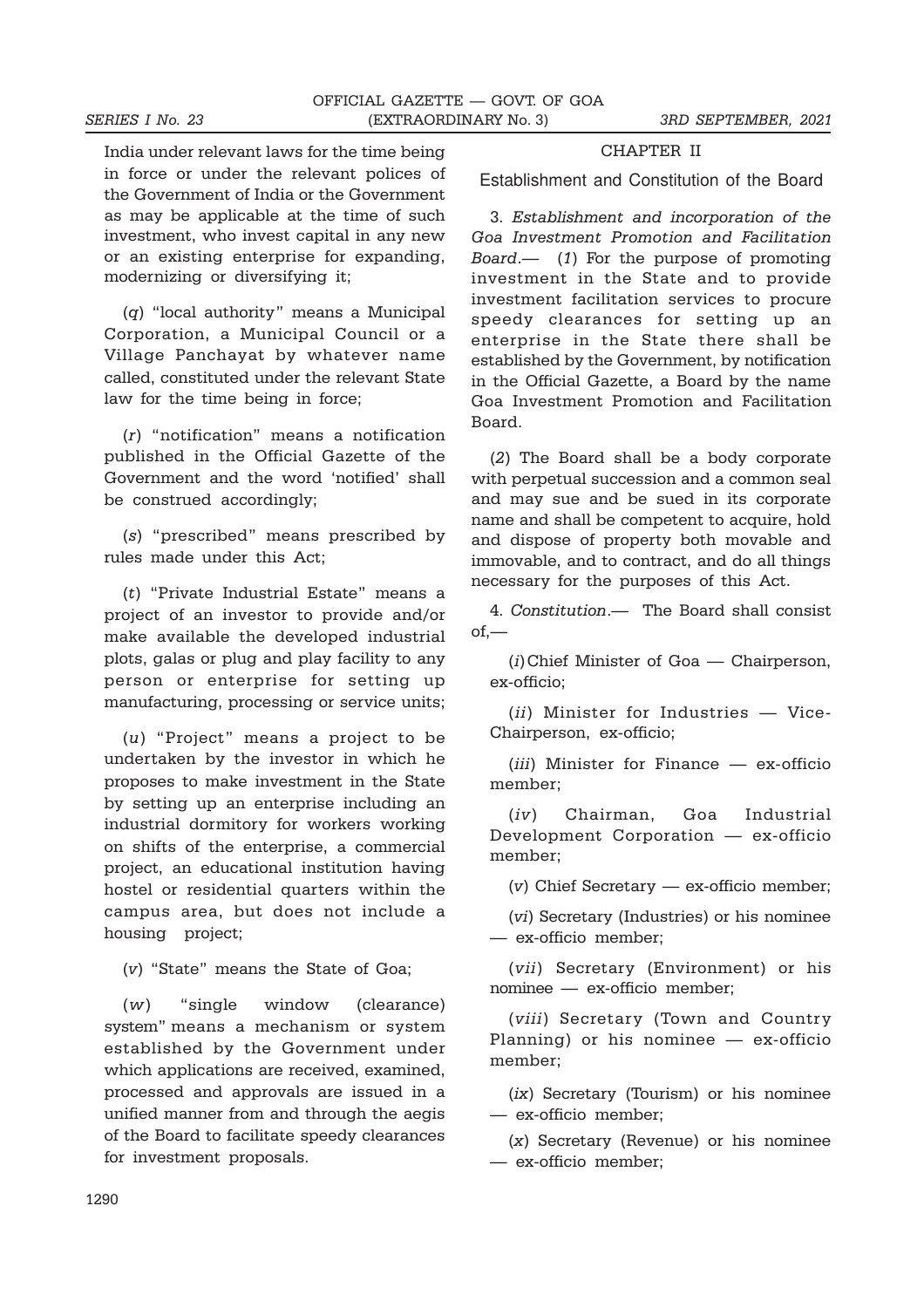(xi) Secretary (Power) or his nominee ex-officio member;

(xii) Five members to be nominated amongst which each by the Goa Chamber of Commerce and Industry (GCCI), the Goa State Industries Association (GSIA), Confederation of Indian Industry (CII) Goa, Travel and Tourism Association of Goa (TTAG) and Goa Technology Association (GTA) — Members;

(xiii) One person nominated by the Government — Member;

(xiv) Chief Executive Officer of the Board — Member Secretary.

5. Jurisdiction of the Board.— (1) The Board shall be a single point contact authority for all investments made in the State except the investments which have been prohibited by the Government through a notification, which meet the criteria of investment value not less than rupees five crore, excluding cost of land.

(2) Projects which have investment value less than rupees five crore may be entertained by the Board and the Board may refer such proposal to the Sub-Committee constituted under section 17.

6. Disqualification of Members of the Board.— A person shall be disqualified for being a member of the Board, if he,—

(a) is an employee of the Board, not being the Chief Executive Officer; or

(b) is of unsound mind, and stands so declared, by a competent court; or

(c) is an undischarged insolvent; or

(d) is convicted of an offence involving moral turpitude within a period of five years immediately before he being appointed/ nominated as the Chairperson, Vice- -Chairperson or the Member of the Board.

7. Term of office and conditions of service of the members of the Board.— (1) All members of the Board other than ex-officio members shall hold office for a period of two

years from the date of the notification issued by the Government constituting or reconstituting the Board.

(2) Any person appointed/nominated as a Chairperson, Vice-Chairperson or member on one or more occasion shall, unless disqualified, be eligible for re-nomination.

8. Meetings of the Board.— (1) The Board shall meet at such time and at such place as it may determine and shall, subject to the provisions of sub-section (2), observe such rules or procedure for transaction of its business as may be provided by regulations made under this Act. However, the Board shall meet at least once in every three months.

(2) A member who is directly or indirectly concerned or interested in any proposal, arrangement, subsidy, etc., shall at the earliest possible opportunity disclose the nature of his interest to the Board when any such proposal is discussed and recuse himself during the discussion.

(3) The Chairperson shall preside at all meetings of the Board and in his absence the Vice-Chairperson shall preside over the meeting of the Board.

(4) The quorum for meeting of the Board shall be nine members.

(5) The Board may invite any person or expert who is not a member of the Board, as special invitees or co-opt any person as an advisor for any meeting of the Board, except that a person so co-opted shall have no right to vote on any matter before the Board for a decision.

(6) The decision of the Board shall be those approved by the Chairperson of the Board.

9. Cessation of Member of the Board.— (1) If a member,—

(a) becomes subject to any of the disqualifications mentioned in section 6, or

(b) tenders his resignation in writing to, and such resignation is accepted by the Government; or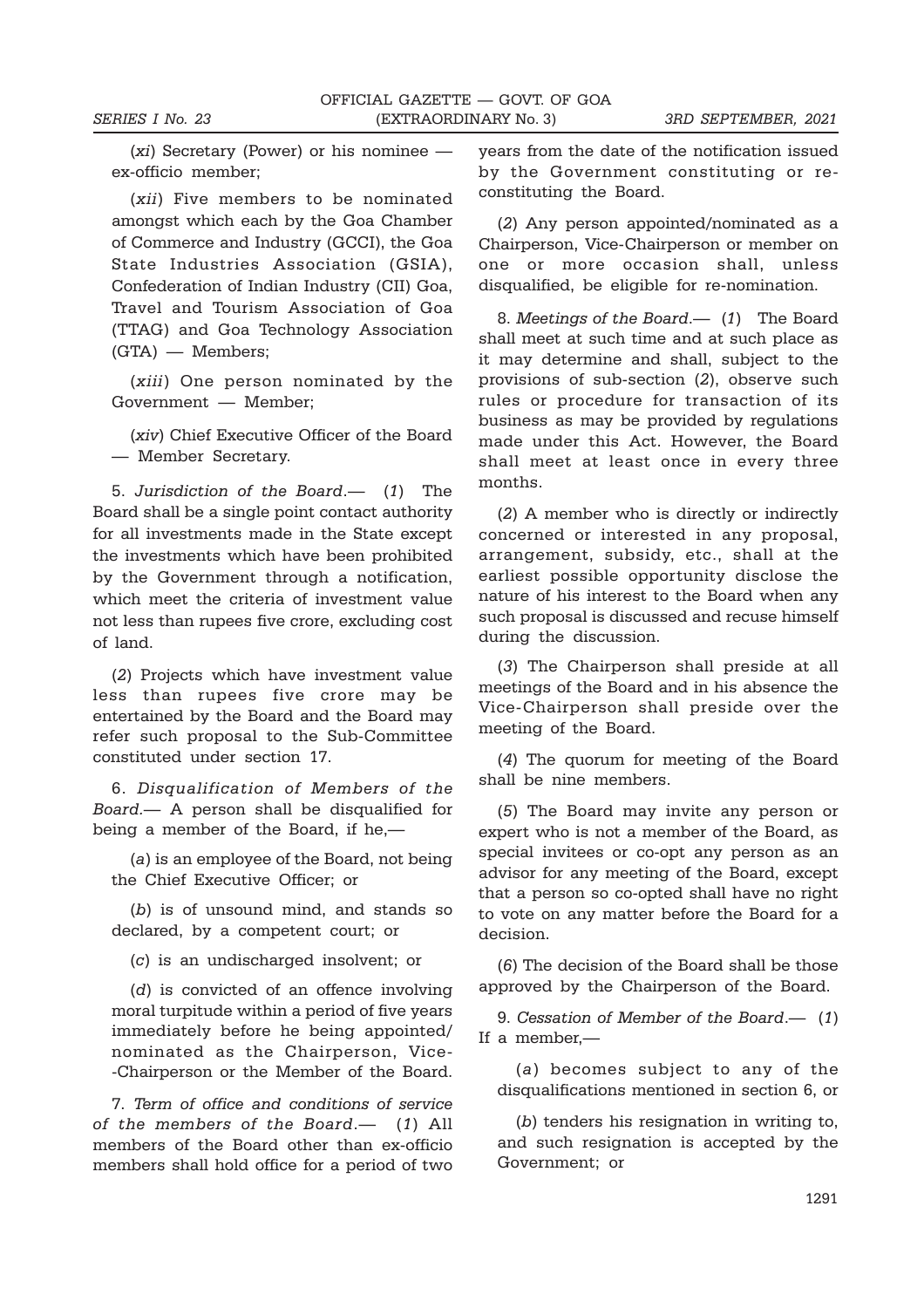(c) is absent, without the Board's permission, for three consecutive meetings of the Board; or

(d) is convicted of an offence involving moral turpitude,

he shall cease to be a member of the Board.

(2) The Government may, by an order, suspend or remove any member of the Board on the ground of proved misbehaviour, incapacity, or misuse of position:

Provided that a member shall not be suspended or removed unless he has been given a reasonable opportunity of being heard.

10. Vacancies of the Board how to be filled.— Any vacancy of a member of the Board shall be filled as early as practicable, in the like manner as if the appointment/ /nomination was being made originally.

11. Temporary absence of members of the Board.— If the Chairperson, Vice-Chairperson, or any other member of the Board is by reason of illness or otherwise rendered temporarily incapable of carrying out his duties, or is granted leave of absence by the Government, or is otherwise unable to attend his duties in circumstances not involving the cessation of his membership, the Government may appoint/nominate another person to act for him and carry out his duties and functions under this Act. Such person shall vacate office on the date when the member for whom he is acting resumes his duties:

Provided that in case of members specified in clause (xii) of section 4, such temporary appointment shall be done only after receipt of nomination from the respective bodies.

12. Proceeding of the Board presumed to be good and valid.— No disqualification of or defect in the appointment of any person acting as the Chairperson, Vice-Chairperson or a member of the Board shall vitiate any act or proceedings of the Board, if such act or proceeding is otherwise in accordance with the provisions of this Act.

## CHAPTER III Functions and Powers of the Board

13. Functions of the Board.— The functions of the Board shall be, —

(i)generally, to promote the State as an investment destination nationally and internationally;

(ii) notwithstanding anything contained in any other State law for the time being in force, to exercise the powers of any competent authority for the purpose of promoting and facilitating investments;

(iii) subject to the provisions of this Act to,—

(a) facilitate grant of approvals from the competent authorities under the relevant Statutes;

(b) facilitate grant of approvals from the Central/other State Government departments/agencies, bodies and Corporations, etc. owned by any other State;

(iv) in particular and without prejudice to the generality of the foregoing functions, to perform all or any of the following functions, namely:-

(a) approve, reject, review, cancel or revoke any investment proposal with respect to the criteria specified in subsection (1) of section 5 as also with reference to the proposal referred by it under sub-section (2) of section 5 to the Sub-Committee constituted under section 17;

(b) appoint such other committees to assist the Board in the performance of its functions;

(c) appoint such officers to assist the investor in obtaining clearances in a timely manner and facilitate all clearances, including consent to operate;

(d) appoint and manage consultants;

(e) forward the application of the investor to the concerned person, officer or Competent Authority under the State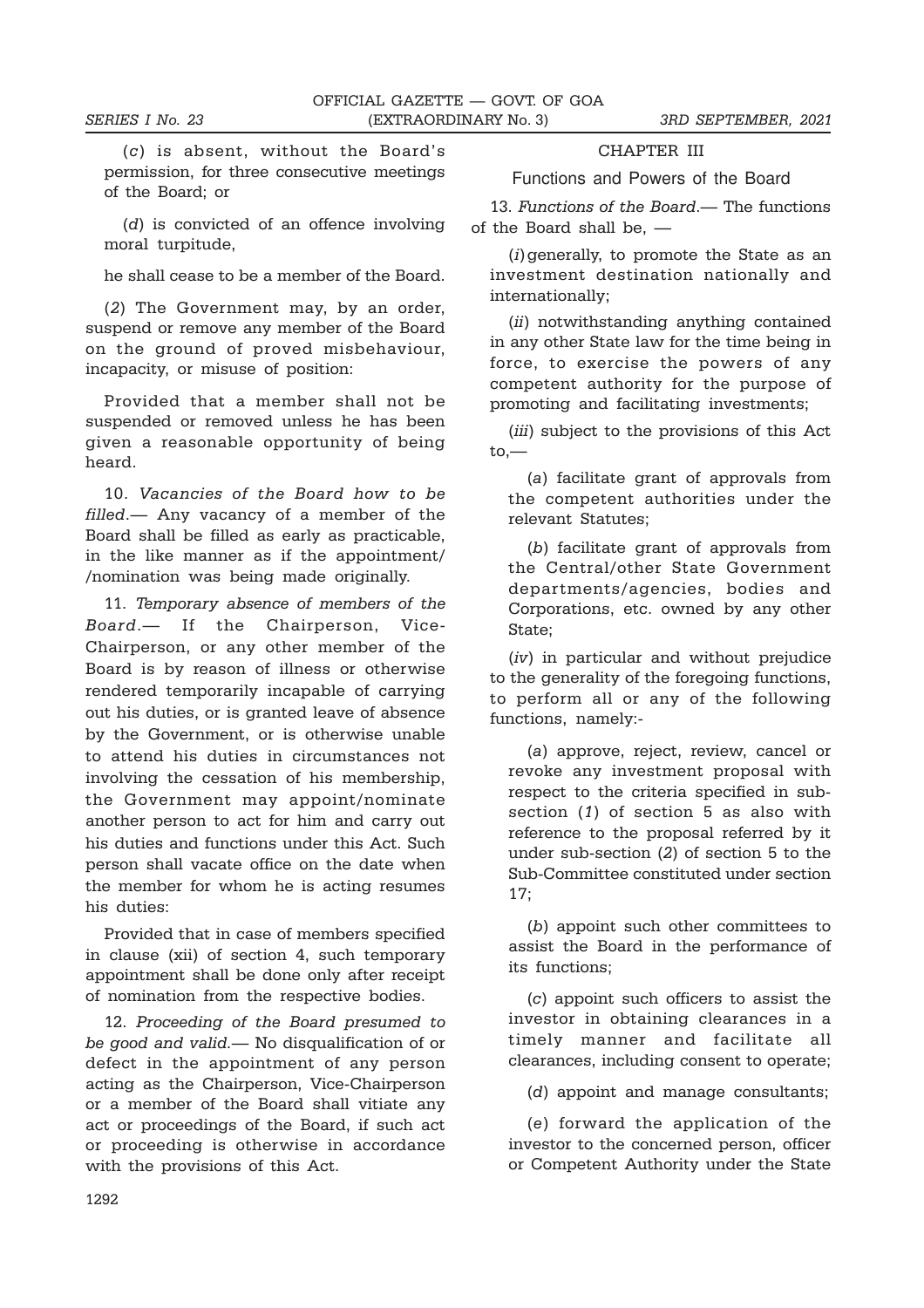law for processing and disposal within the time limit specified in sub-section (1) of section 39;

(f) monitor the status of the applications;

(g) pursuant to grant of in principle approval, examine and review any decision taken by any Competent Authority under the relevant State law;

(h) draft the approval process and frame guidelines, schemes and Standard Operating procedure for new investments and review and modify such processes, schemes, guidelines and Standard Operating procedure;

(i) notify the process and criteria for selection and recommendation of an applicant for allotment of land/plots to special projects.

(j) facilitate approvals for investors to set up their units in the State;

(k) identify and recommend areas to be notified or de-notified under this Act as Investment Promotion Areas;

(l) provide feedback and suggest interventions to the Government on investment climate and policy and regulatory environment;

(m) identify infrastructure gaps hindering investment growth in the State and suggest short, medium and longterm rolling plans to the Government to bridge the gaps;

(n) seek membership of national and international investment promotion agencies including World Association of Investment Promotion Agency to promote the State as an investment destination amongst the national and international trade community;

(o) take all necessary measures to boost and promote agricultural industries, cottage industries, dairy farming and eco-tourism;

(p) provide time bound dispute and grievance redressal mechanism for investors;

(q) frame an exit policy and submit it to the Government for approval, which will set the framework for any industrial unit desirous of shutting down their operations in State;

(r) submit its suggestions to the Government in respect of any policies laid down by it as also in respect of Regional Plan, Outline Development Plan, Development Plan, Land Use Maps and/ /or all other regulations made under various State laws;

(s) take special measures to approach and invite investors for promoting industries and boosting investments in the State;

(t) adopt, apply and implement any Central Government Scheme for promoting industries in the State;

(u) decide on any matters related to the projects approved including but not limited to name change, change in constitution or shareholding, review, cancellation and revocation of proposals;

(v) examine proposals for setting up of any project received by it and take appropriate decisions, including recommendation to sanction customized packages for such proposals to the Government.

14. General Powers of the Board.— (1) Subject to the provisions of this Act and subject to special directions issued by the Government, the Board shall have all powers including incidental and ancillary powers to perform, carry out, undertake any function to promote and facilitate investment opportunities in the State.

(2) Notwithstanding anything contained in any other State law but subject to the provisions of this Act, the Board, with the previous sanction of the Government may, in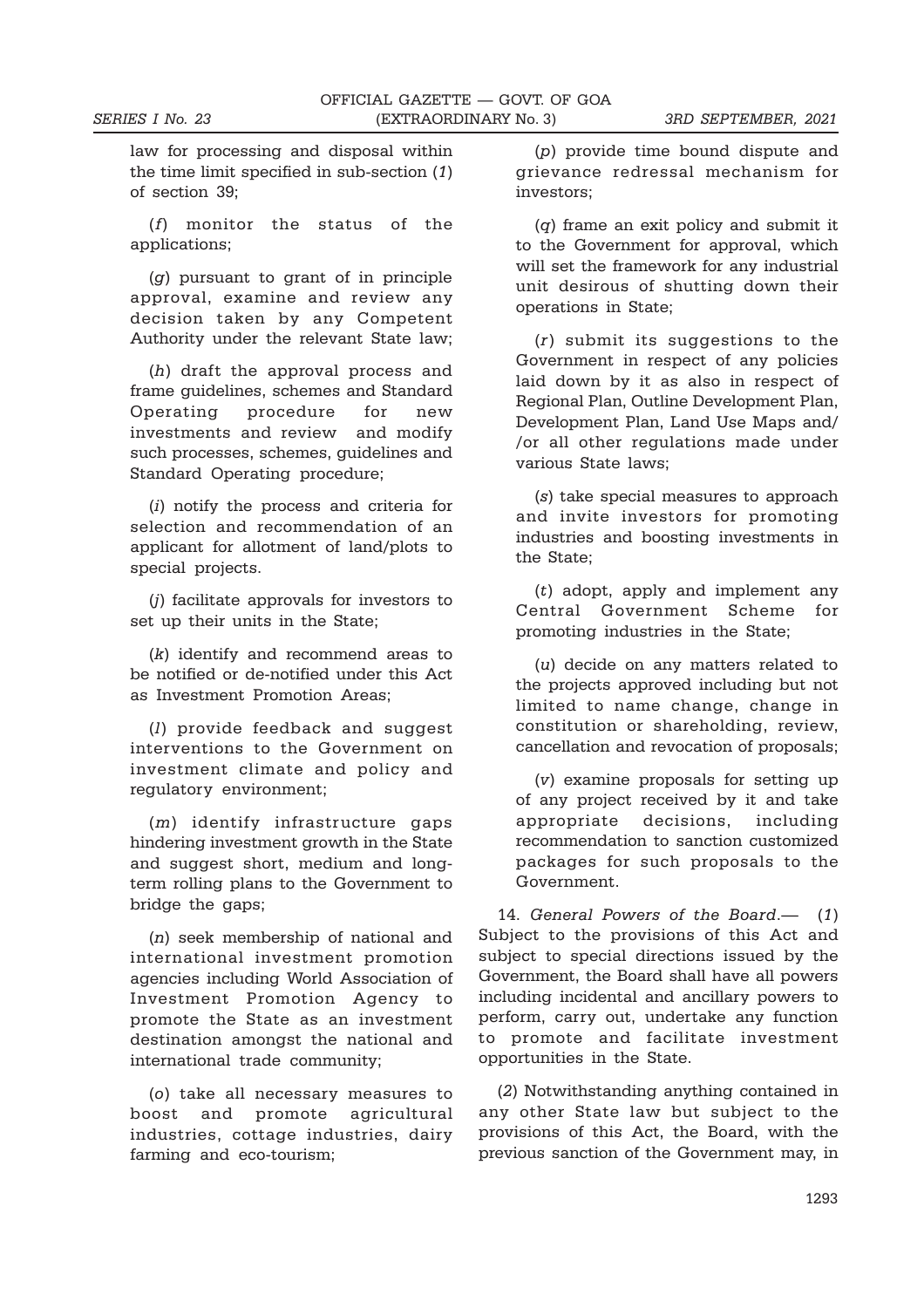exercise of its powers and performance of its functions under this Act, issue directions in writing to any person, officer or any Competent Authority under the relevant State law and such person, officer or Competent Authority shall be bound to comply with such directions.

Explanation: The power to issue directions under this sub-section shall be limited to a person, officer or Competent Authority in the State and it shall include power to direct to consider, grant, approve a particular project with such conditions as the Board may deem fit and proper in the nature and circumstances of the case.

(3) Notwithstanding anything contained in any other State law, the Board shall, in case any person, officer or Competent Authority under the State law fails to process and dispose of application within the time limit specified under sub-section (1) of section 39, have the power to consider and dispose of such application under any such State law and for this purpose, reference to the person, officer or Competent Authority in such State law shall be construed as reference to the Board:

Provided that where the Board is unable to meet or otherwise unable to consider the application immediately, the Chairperson of the Board may, for reasons to be recorded in writing, decide the application and report the action taken to the Board in its next meeting and the decision of the Chairperson, on such application shall for all purposes deemed to be the decision of the Board under this subsection.

(4) Where clearance is issued by the Board under sub-section (3), the Board after performing necessary enquiry may recommend to the Government to take appropriate disciplinary action against the defaulting person, officer or Competent Authority, who has failed to dispose of the application within the time limit specified under sub-section (1) of section 39, if it is of the opinion that there was a wilful default in delaying the approval process of application.

(5) The Board shall have power to,—

(a) acquire, hold and develop such property, both movable and immovable as the Board may deem necessary for the performance of its functions, and to lease, sell, exchange or otherwise transfer any property held by it on such conditions as may be deemed proper by the Board;

(b) engage suitable consultants to assist the Board in the performance of its functions;

(c) delegate any of its powers generally or specially to any of its committees or officers;

(d) enter into and perform all such contracts as it may consider necessary or expedient for carrying out any of its functions;

(e) do such other things and perform such other acts as it may think necessary or expedient for the proper conduct of its functions and for carrying into effect the purposes of this Act;

(f) review and monitor the disposal of applications by the Sub-Committee;

(g) seek periodical returns from the investors as to the turn-over, production, employment generated, investment, etc., as determined by the Board;

(h) review and monitor the processing of applications by any person, officer or Competent Authority within the time limit stipulated in sub-section (1) of section 39;

(i) direct any person or officer or Competent Authority for taking decision on application pending beyond the time limit stipulated in sub-section (1) of section 39.

(6) Where clearance is issued by the Board under sub-section (3), the Board shall have the power to call for reason of delay and may during its meetings call for necessary information and personal appearance of the concerned person, officer or Competent Authority.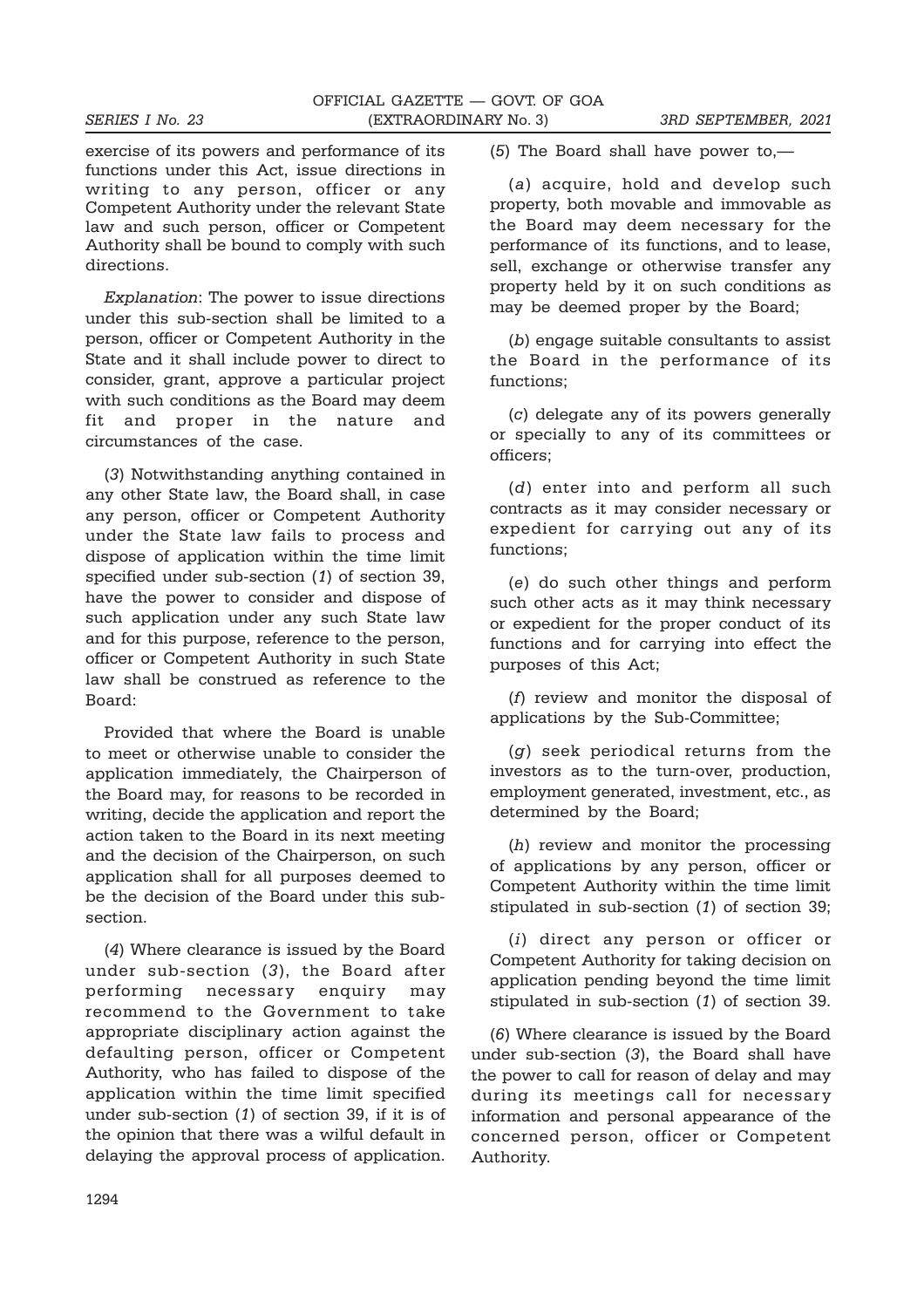15. Authentication of orders and documents of the Board.— All clearances, orders, decisions, notices, and other documents of the Board shall be authenticated by the signature of the Chief Executive Officer or any other officer authorised by the Board in this behalf.

16. Directions by the Government.— The Government may issue to the Board such general or special directions as regards to policy as it may think necessary or expedient for the purpose of carrying out the purposes of this Act, and the Board shall be bound to follow and act upon such directions.

#### CHAPTER IV

## Establishment and Constitution of the Sub-Committee

17. Constitution of the Sub-Committee.— The Government may, by notification in the Official Gazette, constitute a Sub-Committee consisting of,—

(i) Minister for Industries — Chairperson.

(ii) Secretary (Industries) or his nominee — member.

(iii) Secretary (Environment) or his nominee — member.

(iv) Secretary (Town and Country Planning) or his nominee — member.

(v) All the members of the Board nominated under clause (xii) of section 4 — members.

(vi) Chief Executive Officer of the Board-Member Secretary.

18. Jurisdiction of the Sub-Committee.— The Sub-Committee shall have the power to decide the proposals referred to it by the Board under sub-section (2) of section 5.

19. Disqualification of Members of the Sub-Committee.— A person shall be disqualified for being nominated as a member of the Sub-Committee, if he, —

(a) is an employee of the Board, not being the Chief Executive Officer; or

(b) is of unsound mind and stands so declared by a competent court; or

(c) is an undischarged insolvent; or

(d) is convicted of an offence involving moral turpitude within a period of five years immediately before he being nominated/appointed as the Chairperson or the Member of the Sub-Committee.

20. Term of office and conditions of service of the members of the Sub-Committee.— The Chairperson or a member shall hold office of the Sub-Committee as long as he is a Vice-Chairperson or member of the Board, as the case may be, or till the appointment is terminated by the Board.

21. Meetings of the Sub-Committee.— (1) The Sub-Committee shall meet at such time and at such place as it may determine and shall subject to the provisions of sub-section (2) observe such rules or procedure for transaction of its business as may be provided by regulations made under this Act. However, the Sub-Committee shall meet at least once a month.

(2) A member who is directly or indirectly concerned or interested in any proposal, arrangement, subsidy etc., shall, at the earliest possible opportunity, disclose the nature of his interest to the Sub-Committee when any such proposal is discussed.

(3) The Chairperson of the Sub-Committee shall preside at all meetings of the Sub-Committee and in the absence of the Chairperson, the members present shall choose the presiding officer to preside over the meeting.

(4) The quorum for meeting of the Sub-Committee shall be six members.

(5) The Sub-Committee may invite a person or expert who is not a member of the Board, as special invitee or co-opt any person as an advisor for any meeting of the Sub-Committee, except that a person so co-opted shall have no right to vote on any matter before the Sub-Committee for a decision.

22. Cessation of Member of the Sub- -Committee.— (1) If a member,—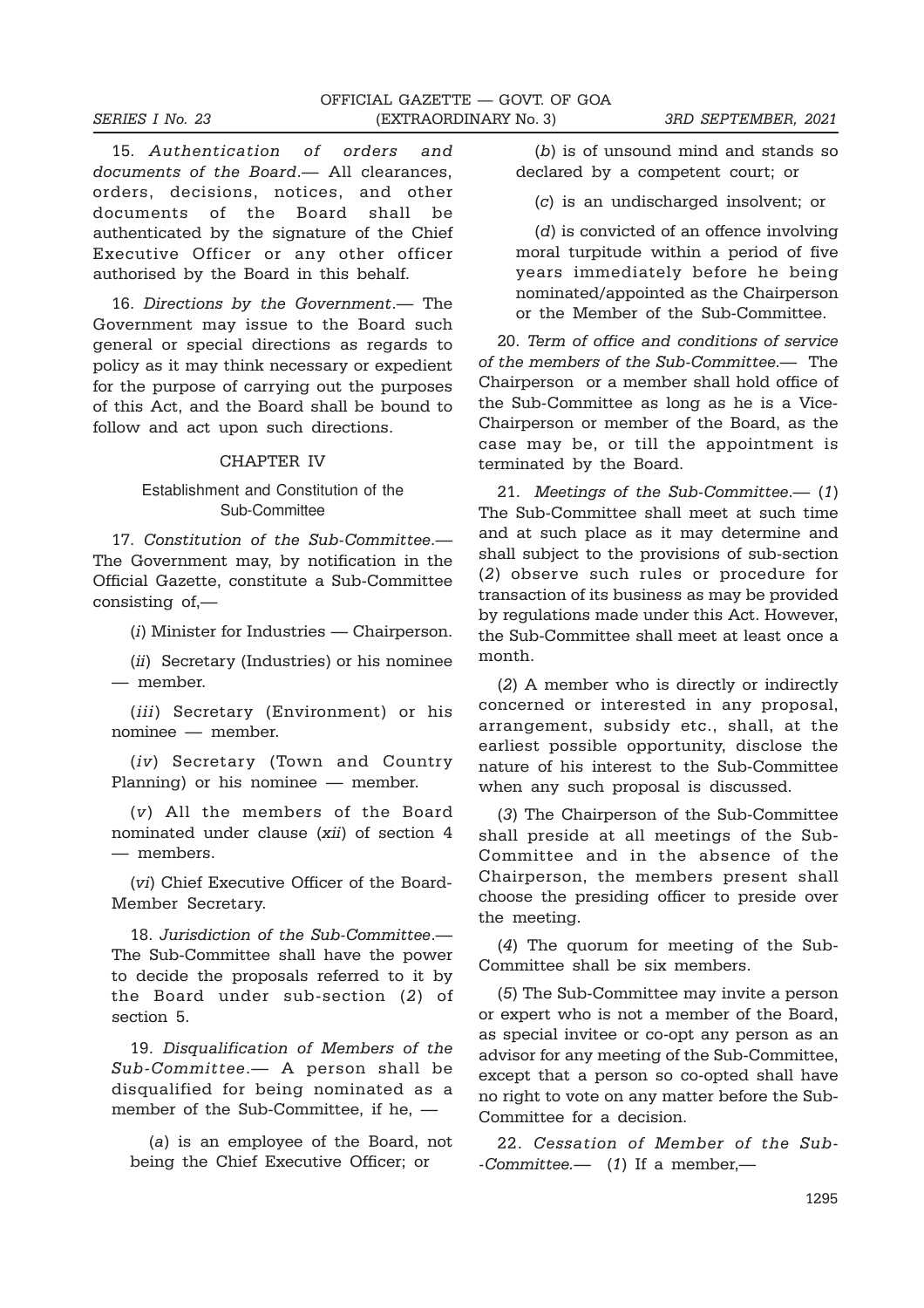(a) becomes subject to any of the disqualifications mentioned in section 19, or

(b) tenders his resignation in writing to, and such resignation is accepted by, the Government; or

(c) is absent, without the Sub-Committee's permission, for three consecutive meetings of the Sub-Committee; or

(d) is convicted of an offence involving moral turpitude,

he shall cease to be a member of the Sub-Committee.

(2) The Board may, by an order, suspend or remove any member from his office on the ground of proved misbehaviour, incapacity or misuse of position:

Provided that a member shall not be suspended or removed unless he has been given a reasonable opportunity of being heard.

23. Vacancies of the Sub-Committee how to be filled.— Any vacancy of a member of the Sub-Committee shall be filled as early as practicable, in the like manner as if the appointment/nomination was being made originally.

24. Temporary absence of members of Sub-Committee.— If the Chairperson or any other member of the Sub-Committee is by reason of illness or otherwise rendered temporarily incapable of carrying out his duties, or is granted leave of absence by the Government, or is otherwise unable to attend his duties in the circumstances not involving the cessation of his membership, the Government may appoint/nominate another person to act for him and carry out his duties and functions under this Act. Such person shall vacate office on the date when the member for whom he is acting resumes his duties:

Provided that in case of members specified in clause  $(v)$  of section 17, such temporary appointment shall be done only after receipt of nomination from the respective bodies.

25. Proceeding of the sub-committee presumed to be good and valid.— No disqualification of or defect in the appointment/nomination of any person acting as the Chairperson or a member of the Sub-Committee shall vitiate any act or proceedings of the Sub-Committee, if such act or proceeding is otherwise in accordance with the provisions of this Act.

#### CHAPTER V

Functions and Powers of the Sub-Committee

26. Functions of the Sub-Committee.— The functions of the Sub-Committee shall be,—

(i) to decide on any matters related to the approved projects including but not limited to name change, address change, change in constitution or shareholding, review, cancellation and revocation of proposals referred to it by the Board, subject to ratification of the decision by the Board;

(ii) to evaluate investment proposals referred to it by the Board;

(*iii*) in particular and without prejudice to the generality of the provisions of clause  $(i)$  to,—

(a) forward the application of the investor within its jurisdiction, to the concerned person, officer or Competent Authority for processing and disposal;

(b) monitor the status of the applications;

(c) suo moto examination and review any decision taken by any person, officer or Competent Authority with respect to the proposal within the jurisdiction of the Sub-Committee.

27. Powers of the Sub-Committee.— (1) Notwithstanding anything contained in any other State law but subject to the provisions of this Act, the Sub-Committee, with the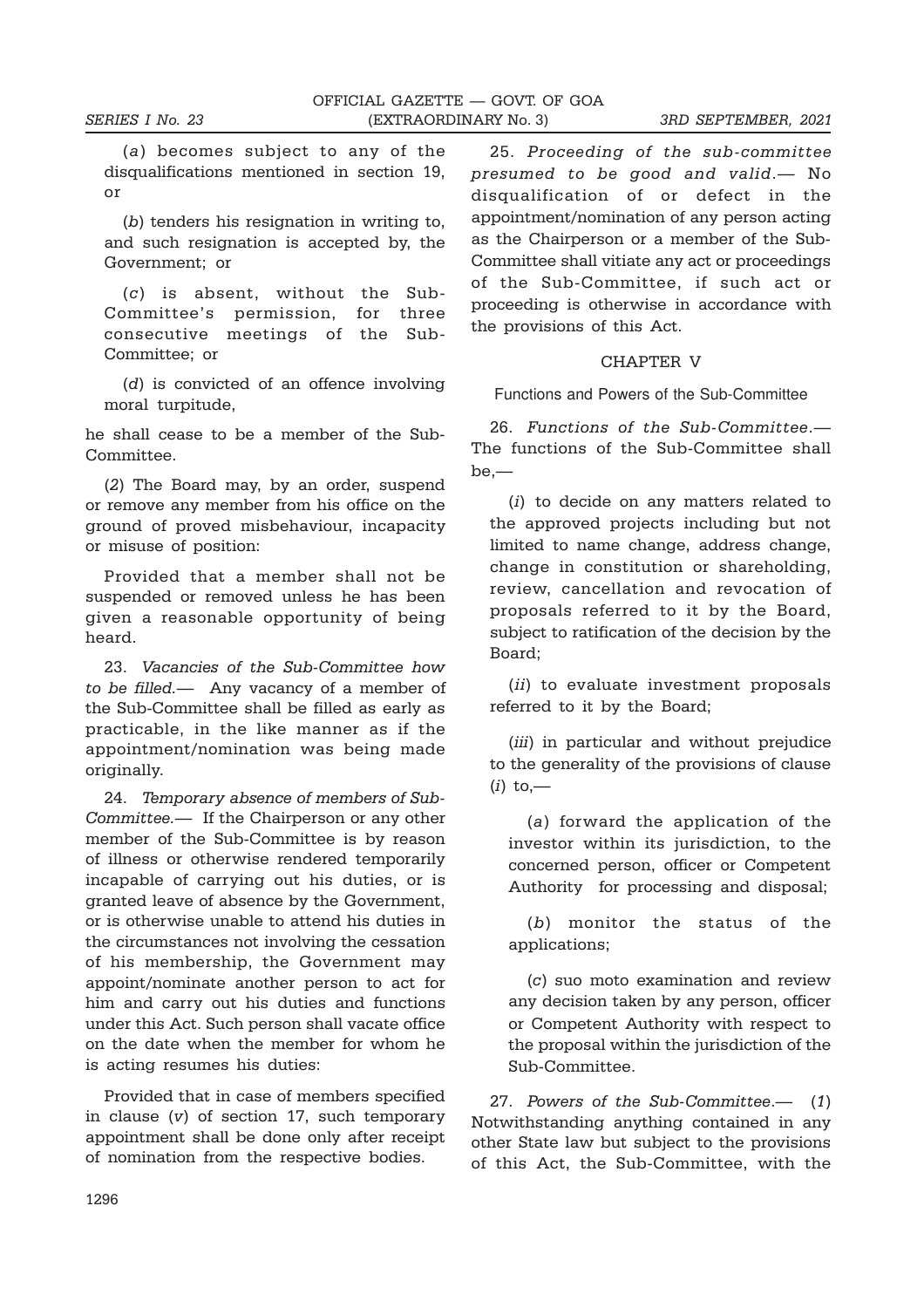previous sanction of the Government may, in exercise of its powers and performance of its functions under this Act, issue directions in writing to any person, officer or any Competent Authority and such person, officer or Competent Authority shall be bound to comply with such directions.

Explanation: The power to issue direction under this sub-section shall be limited to a person, officer or Competent Authority in the State and it shall include power to direct to consider, grant, approve a particular project with such conditions as the Sub-Committee may deem fit and proper in the nature and circumstances of the case.

(2) The Sub-Committee shall have the power to,—

(a) review and monitor the processing of applications by any person, officer or Competent Authority;

(b) direct any person, officer or Competent Authority for taking decision on applications pending beyond the time limit stipulated in sub-section (1) of section 39.

(3) Notwithstanding anything contained in any State law and subject to the provisions of this Act, the Sub-Committee shall in case any person, officer or the Competent Authority fails to process and dispose of any application within the time limit stipulated under sub-section (1) of section 39, place the respective case before the Board to consider and dispose of application for permission in terms of sub-section (3) of section 14.

## CHAPTER VI

#### Finance, Accounts and Audit

28. Application of Boards assets.— All property, funds and other assets vesting in the Board shall be held and applied by it, subject to the provisions and the purposes of this Act.

29. Board's fund.— (1) The Board shall have and maintain its own fund, to which shall be credited,—

(i)all monies received by the Board by way of grants, subventions, loans, advances or otherwise;

(ii) all fees, costs and charges received by the Board under this Act.

(2) The Board may keep in current account or in deposit account with the State Bank of India or any other Bank approved by the Government in this behalf such sum of money out of its fund as prescribed and any money in excess of the said sum shall be invested in such manner as may be approved by the Government.

(3) Such accounts shall be operated by such officers of the Board as may be authorised by it by regulations made in this behalf.

30. Grants, subventions, loans and advances and capital contribution to the Board.— The Government may, after due appropriation made by the State Legislature by law in this behalf, make in each financial year such grants, subventions, loans, advances and capital contribution to the Board as it may deem necessary for the performances of the functions of the Board under this Act and all such grants, subventions, loans, advances and capital contribution made shall be on such terms and conditions as the Government may, after consulting the Board, determine.

31. Power of the Board to borrow.— The Board may, subject to such conditions as prescribed, borrow money in the open market or otherwise with a view to provide itself with adequate resources.

32. Reserve and other funds.— (1) The Board shall make provision for reserve and other specially denominated funds as the Government may, from time to time, direct.

(2) The management of the funds referred to in sub-section  $(1)$ , the sums to be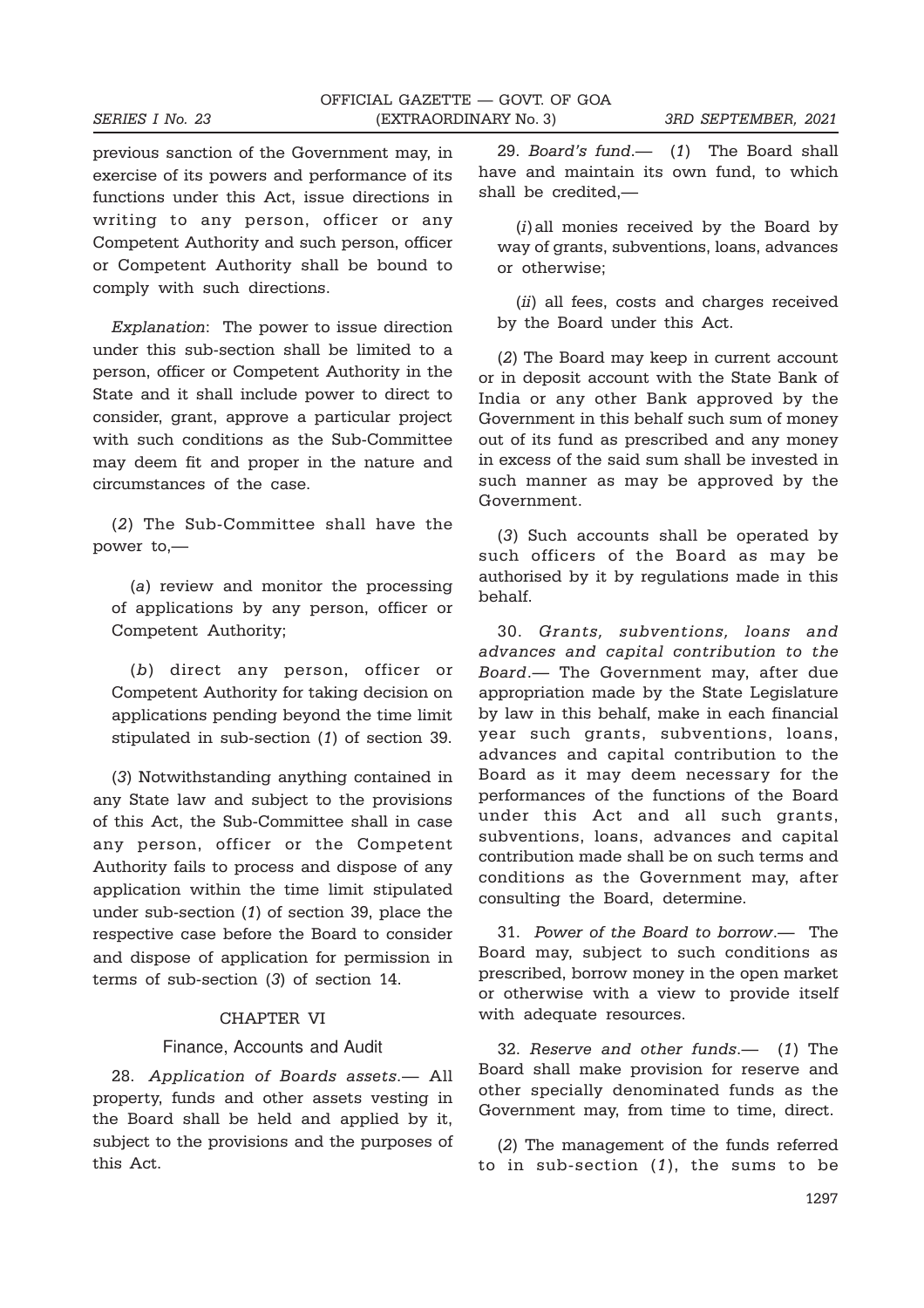transferred from time to time to the credit thereof and the application of money comprised therein, shall be determined by the Board.

(3) None of the funds referred to in subsection (1) shall be utilised for any purpose other than that for which it is maintained without the previous approval of the Government.

33. Expenditure from funds.— The Board shall have the authority to spend such sums as it thinks fit for the purpose authorised under this Act from and out of the general fund of the Board referred to in section 29.

34. Budget and programme of work.— (1) The Board shall, by such date in each year as may be prescribed, prepare, and submit to the Government for approval an annual financial statement and the programme of work for the succeeding financial year.

(2) The annual financial statement shall show the estimated receipts and expenditure during the succeeding financial year in such form and detail as may be prescribed.

(3) The Board shall be competent to make variations in the programme of work in the course of the year provided that all such variations and re-appropriations out of the sanctioned budget are brought to the notice of the Government by a supplementary financial statement.

(4) The annual financial statement and the programme of work and the supplementary financial statement, if any, shall be placed before the Legislative Assembly as soon as may be after their receipt by the Government.

35. Accounts and audit.— (1) The Board shall maintain books of account and other books in relation to its business and transaction in such form and in such manner, as prescribed.

(2) The accounts of the Board shall be audited by an auditor appointed by the Government.

(3) As soon as the accounts of the Board are audited the Board shall send a copy thereof with a copy of the report of the auditor thereon to the Government.

(4) The Government shall cause the accounts of the Board together with the audit report thereon forwarded to it under subsection (3) to be laid annually before the State Legislature.

36. Concurrent and special audit of accounts.— (1) Notwithstanding anything contained in section 35, the Government may order that there shall be concurrent audit of accounts of the Board by such person as it thinks fit. The Government may also direct a special audit to be made by such person as it thinks fit of the accounts of the Board relating to any particular transaction or class or series of transactions or to a particular period.

(2) When an order is made under subsection (1), the Board shall present or cause to be presented for audit such accounts and shall furnish the person appointed under subsection (1) such information as the said person may require for the purpose of audit.

## CHAPTER VII

#### Officers and Employees of the Board

37. Officers and Employees of the Board.— (1) The Government in consultation with the Board shall appoint a Chief Executive Officer of the Board upon selection by a committee comprising of the Secretary Industries, and three other representatives nominated by the Chairperson of the Board.

(2) The Board may appoint, such other officers and servants sub-ordinate to the officer mentioned in sub-section (1), as it considers necessary for efficient performance of its duties and functions.

(3) The conditions of appointment and service of the officers and servants of the Board and their scales of pay shall be such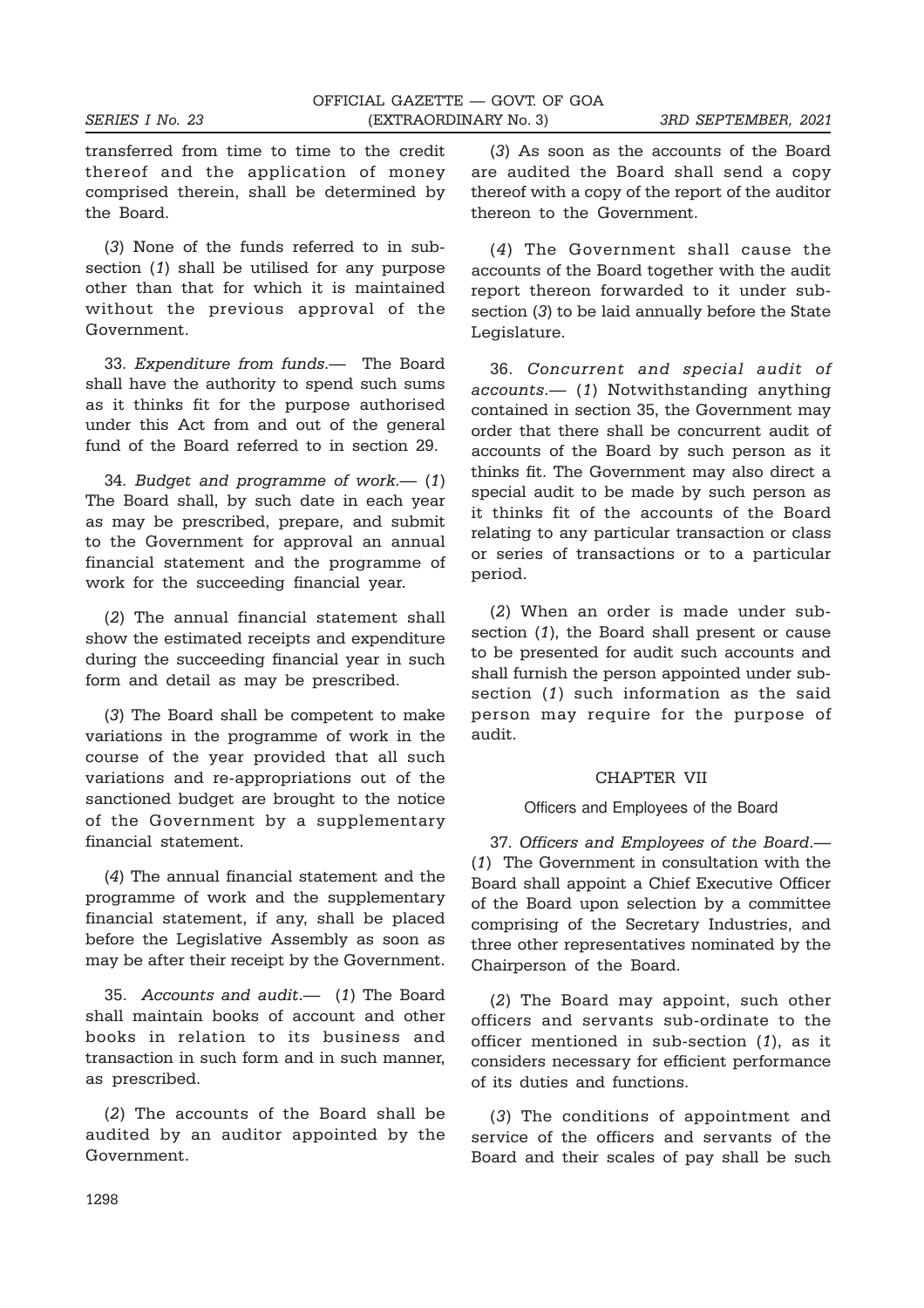as may be determined by regulations made under this Act.

#### CHAPTER VIII

#### Application to the Board

38. Application for clearance.— (1) An Investor desiring to set up an enterprise in the State and obtain clearances under the relevant State laws may apply to the Board under section 5 through a single window clearance system.

(2) All applications for clearances shall be submitted along with such fee, in such manner alongwith such processing fee as specified by the Board.

(3) The Board shall issue the acknowledgement only on receipt of application complete in all respect.

(4) The Board may refer any of the application to the Sub-Committee.

(5) The Board or the Sub-Committee, as the case may be, may get the project evaluated prior to grant of in principle approval.

(6) The Board, Sub-Committee, its members or any of its authorised officials may inspect the area prior to grant of in principle approval.

(7) The Board or Sub-Committee may obtain any additional information or documents from the applicant or the Competent Authority.

(8) After grant of in principle approval, the application shall be forwarded by the Board or the Sub-Committee to the concerned person or officer or Competent Authority for processing and disposal within the time limit specified in sub-section (1) of section 39.

39. Time limit for processing of applications and issue of clearances.— (1) The concerned person or officer or Competent Authority shall process and dispose of application within a period of twenty-one days from the date of receipt of the application under sub-section (8) of section 38.

(2) On receipt of an application, the person, officer or Competent Authority, may through the Board or the Sub-Committee, obtain further additional information from the applicant as required, at any time before the expiry of the period stipulated for the disposal of such application with an advance copy of the same to the applicant:

Provided that the person, officer or Competent Authority shall strictly ensure that all the queries are raised together with a single letter and no query is raised separately causing delay in clearance.

(3) The applicant shall furnish the required information as expeditiously as possible to the Board or the Sub-Committee, as the case may be, with a copy to the concerned person or officer or Competent Authority simultaneously.

(4) The concerned person, officer or Competent Authority shall send its order sanctioning or rejecting the application, to the Board or the Sub-Committee, as the case may be, so that the application is disposed within the time limit specified in sub-section  $(1).$ 

40. Combined Application Form.— The Board may specify such application form as deemed fit by it and every Competent Authority or person or officer shall accept such application form for processing and issuing required clearance.

41. Self–Certification.— (1) Every investor shall certify and furnish a Declaration at the time of submitting the application to the Board in such form as prescribed, declaring that the information submitted by him is true and correct in all respects and that he shall comply with the applicable provisions of the relevant State laws and the rules and regulations made thereunder.

(2) The Declaration furnished by the investor shall be accepted by concerned person or officer or Competent Authority for the purpose of issuing and granting a clearance.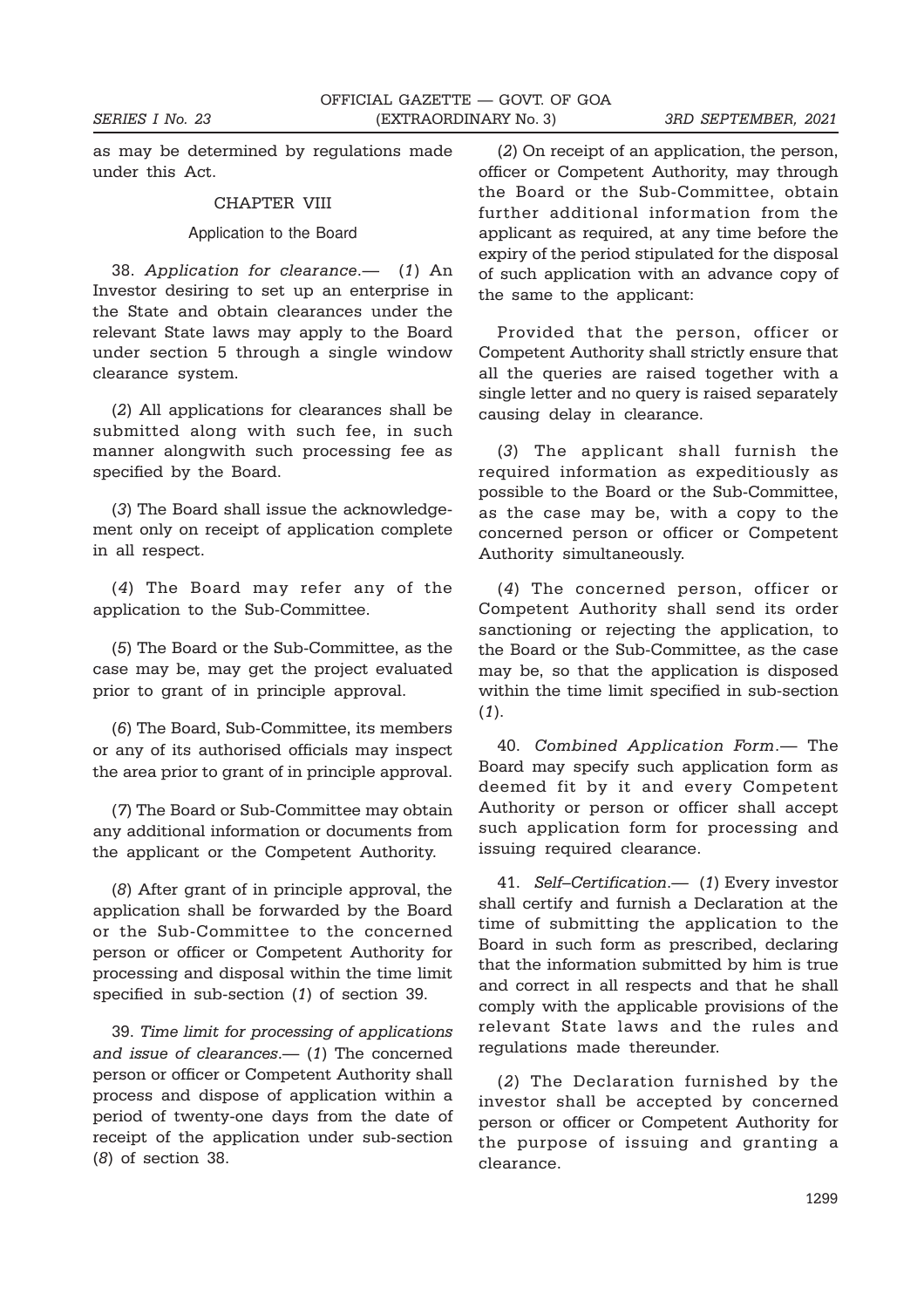## CHAPTER IX

Supplementary and Miscellaneous Provisions

42. Declaration of Investment Promotion Area.— (1) Notwithstanding anything to the contrary contained in any other State law for the time being in force, the Government may, by notification in the Official Gazette,—

(a) declare an area which is,—

(i) recommended by the Board; and

(ii) having the potential to develop adequate facilities like power, roads, water supply, etc.,

to be an Investment Promotion Area.

(b) appoint the Board or Sub-Committee or any other committee or Officer thereof for the purpose of the assessment and recovery of any taxes when imposed as per the provisions made thereof;

(c) declare that the provisions of any State law relating to local authorities providing for control or erection of buildings, levy and collection of taxes, fees and other dues to the local authority which is in force in such Investment Promotion Area shall cease to apply and thereupon such provisions shall cease to apply thereof:

Provided that the Municipal Corporation, Municipalities and the Village Panchayats which were receiving house tax, other taxes or fees from the occupants in such Investment Promotion Area under their respective laws, shall be compensated by the Government to the extent of the last financial year's collection of such house tax, other taxes or fees for such period as may be determined by the Government which shall not be less than five years;

(d) make other provision as is necessary for the purpose of enforcement of the provision so provided to that area.

(2) Before publication of a notification under sub-section (1), the Government shall cause to be published in the Official Gazette and also in at least one newspaper published in a language other than English and circulating in the area to be specified in the notification, inviting all persons who entertain any objections to the said proposal to submit the same in writing with reasons therefor to the Government within one month from the date of publication of the proclamation in the Official Gazette.

(3) No such notification under sub-section (1) shall be issued by the Government, unless the objections, if any, so submitted are in its opinion insufficient or invalid.

43. Development of areas.— (1) Notwithstanding anything to the contrary contained in any other State law for the time being in force, once a notification is issued under clause (a) of sub-section (1) of section 42 declaring any area to be an Investment Promotion Area, the Government may, by notification in the Official Gazette, appoint a Planning, Development and Construction Committee consisting of the following members, namely:-

(i) Chief Secretary — Chairperson;

(ii) Secretary (Industries) — Member;

(*iii*) Director, Directorate of Industries, Trade and Commerce — Member;

(iv) Chief Town Planner (Planning) or his nominee not below the rank of the Deputy Town Planner — Member;

(v) Director, Directorate of Health Services or his nominee not below the rank of the Deputy Director — Member;

(vi) Director of Fire and Emergency Service or his nominee not below the rank of Deputy Director — Member;

(vii) Chief Inspector of Factories and Boilers or his nominee not below the rank of the Inspector — Member;

(viii) Chief Electrical Engineer, Electricity Department or his nominee not below the rank of the Superintending Engineer — Member;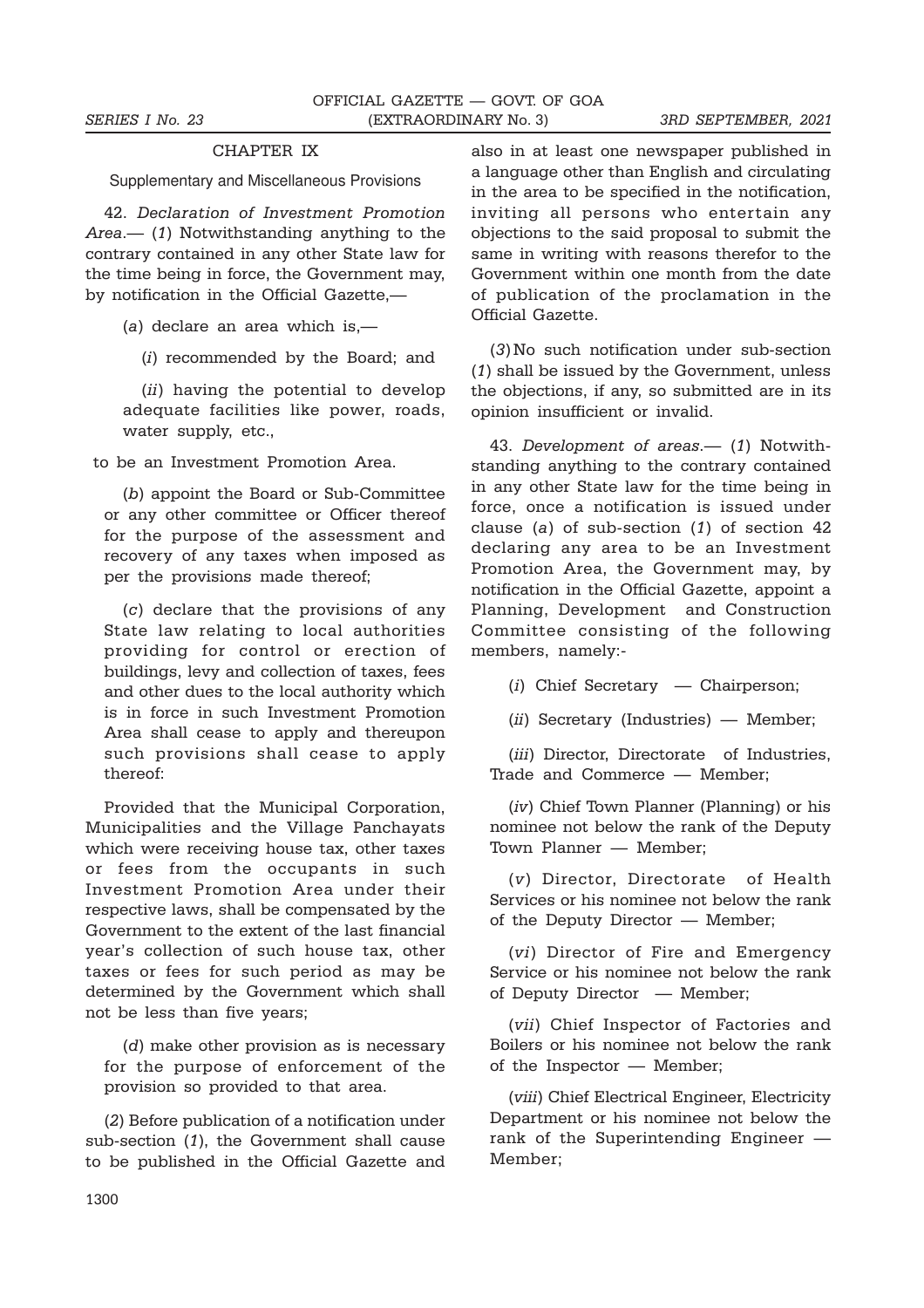(ix) Principal Chief Engineer, Public Works Department or his nominee not below the rank of the Superintending Engineer — Member;

(x) Principal Chief Conservator of Forests — Member;

(xi) Member Secretary, Goa State Pollution Control Board — Member;

(xii) Member Secretary, Goa Coastal Zone Management Authority — Member;

(xiii) District Collector, North Goa — Member;

(xiv) District Collector, South Goa — Member;

(xv) Chief Executive Officer of the Board — Member Secretary,

to decide and dispose of all applications for change of land use/conversion, land development and building construction under the Goa Land Revenue Code, 1968 (Act 9 of 1969), the Goa, Daman and Diu Town and Country Planning Act, 1974 (Act 21 of 1975), the Goa (Regulation of Land Development and Building Construction) Act, 2008 (Goa Act 6 of 2008) and the rules and regulations framed thereunder (hereinafter referred to as the "said Acts").

(2)The Planning, Development and Construction Committee shall discharge all the functions of,—

(i) the Collector under the Goa Land Revenue Code, 1968 (Act 9 of 1969);

(ii) the Chief Town Planner of the Town and Country Planning Department, in a non-planning area and the Planning and Development Authority in a planning area, under the Goa, Daman and Diu Town and Country Planning Act, 1974 (Act 21 of 1975); and

(*iii*) the Competent Authority under the Goa Land Development and Building Construction Regulations, 2010.

(3)The Planning, Development and Construction Committee shall have regard to the provisions of all local laws including any

regional plan, outline development plan, comprehensive development plan or other plans prepared under the relevant Act as in force.

44. Allotment of land for the purpose of investment promotion.— The Government may, by notification in the Official Gazette, specify such land as it deems fit, for the purposes of investment promotion under this Act.

45. Restrictions of development on certain lands.— The Board or sub-committee shall not recommend following lands for the purpose of setting up of project or for investment promotion under this Act, namely:-

(a) a khazan land and low-lying paddy field except for the purpose of activities as permissible thereon;

(b) sloping or non-developable slope land with the gradient of more than 25%;

(c) protected forest land and wildlife sanctuaries except for the purpose of activities as permissible thereon under the Wildlife Protection Act, 1972 (Central Act 53 of 1972);

(d) land covered under the Coastal Regulatory Zone except the project which has prior approval or clearance of Goa Coastal Zone Management Authority;

(e) lands earmarked as open spaces under the Goa, Daman and Diu Town and Country Planning Act, 1974 (Act 21 of 1975);

(f) land under dispute where any court, tribunal, or any statutory authority has passed any injunction or granted any status quo or prohibitory orders;

(g) Tenanted agricultural land except for agricultural activities carried out by tenant/ /deemed purchaser.

46. Review of cases by the Board.— Notwithstanding anything contained in any State law for the time being in force, the Board may, either suo moto or on a reference from any person, officer or Competent Authority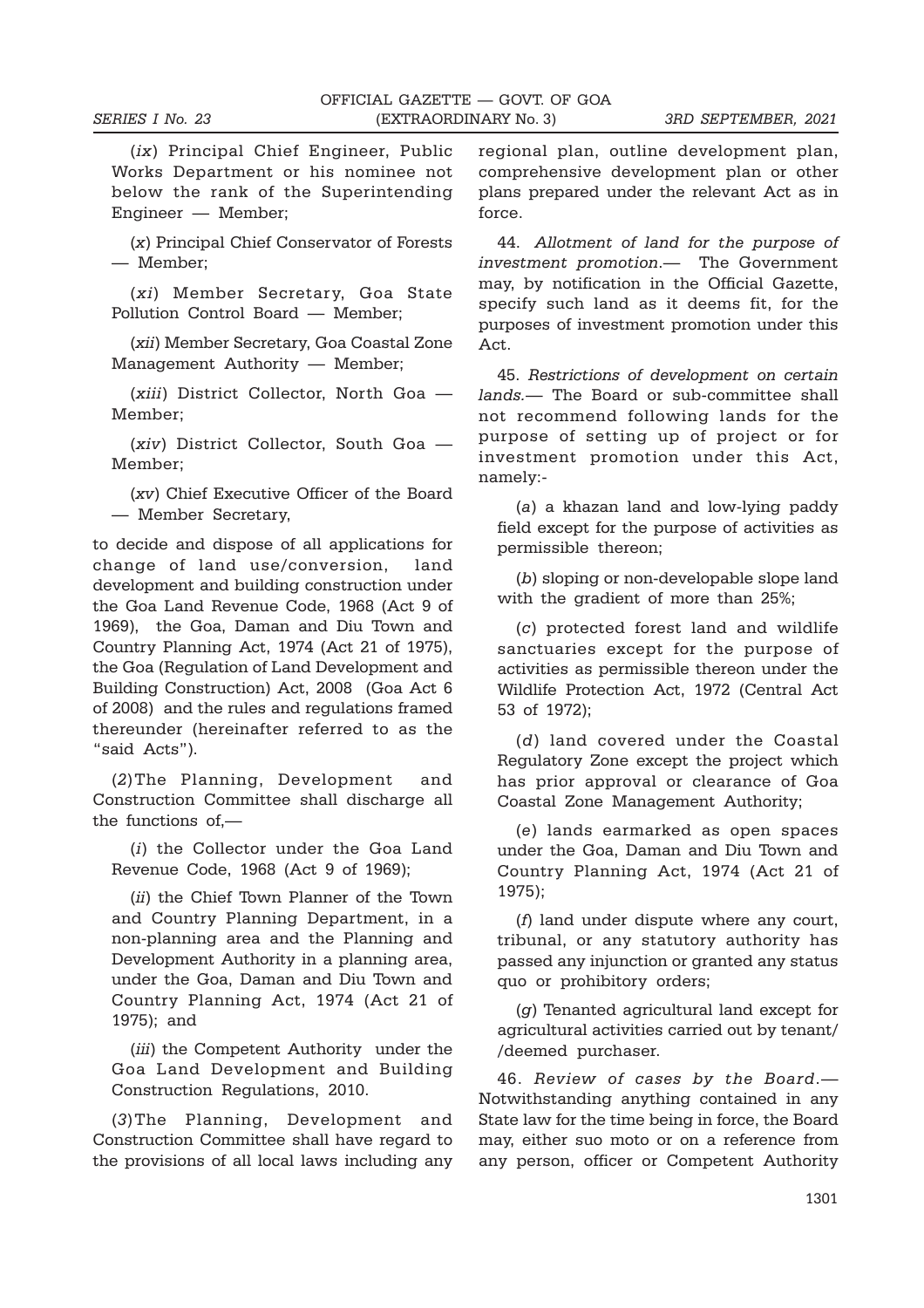or an investor, examine any order passed by the Sub-Committee and pass appropriate orders as it deems fit and such orders shall be final and binding on the Sub-Committee and on such person, officer or the Competent Authority or an investor.

47. Power of the Government to dissolve the Board.— (1) The Government may, by a notification in the Official Gazette, dissolve the Board with effect from such date as may be specified in such notification.

(2) With effect from the date specified in the notification issued under sub-section  $(1)$ ,—

(a) all properties, funds which are vested in and dues which are realisable by, the Board shall vest in, or be realisable by, as the case may be, the Government; and

(b) all liabilities which are enforceable against the Board shall be enforceable against the Government.

48. Implementation of the Goa Investment Policy.— (1) The Board shall be responsible for the implementation of the Goa Investment Policy.

(2) The Board shall ensure that the goals and targets set under the Goa Investment Policy are met.

49. Penalty. Any investor who submits false information or fails to comply with the conditions or undertaking in the Declaration given to the Board or the Sub-Committee, as the case may be, shall be liable for a penalty not less than 2% but not exceeding 10%, of the investment value specified by the investor, to be imposed by the Board. The decision of the Board in this regard shall be final and binding upon the investor.

50. Furnishing of returns, etc.— (1) The Board shall furnish to the Government such returns, statistics, reports, accounts and other information with respect to its conduct of affairs, properties or activities or in regard to any proposed work or scheme as directed by the Government from time to time.

(2) The Board shall, in addition to the audit report referred to in section 35, furnish to the Government an annual report on its working as soon as may be after the end of each financial year in such form and details as prescribed, and a copy of the annual report shall be placed before the State Legislature as soon as may be after it is received by the Government.

51. Default in performance of duty.— (1) If the Government is satisfied that the Board or the Sub-Committee has made a default in performing any duty or obligation imposed or cast on it by or under this Act, the Government may fix a period for the performance of that duty or obligation by giving notice to the Board or the Sub-Committee, as the case may be.

(2) If, in the opinion of the Government, the Board or the Sub-Committee fails or neglects to perform such duty or obligation within the period so fixed for its performance it shall be lawful for the Government to dissolve and re-constitute the Board or the Sub-Committee.

(3) After dissolution of the Board or the Sub-Committee and until it is reconstituted, the powers, duties and functions of the Board and the Sub-Committee under this Act shall be carried on by the Government or by such officer or officers or committee of officers as may be appointed by the Government and all properties vested in the Board shall, during such period, vest in the Government.

52. Power to make rules.— (1) The Government may, in consultation with the Board, by notification in the Official Gazette, make rules for carrying out the purposes of this Act.

(2) In particular, and without prejudice to the generality of the foregoing power, such rules may provide for,—

(a) sum of money out of Board's fund to be kept in current account or in deposit account with the State Bank of India or any other Bank under sub-section (2) of section 29;

(b) conditions for borrowing money in the open market or otherwise under section 31;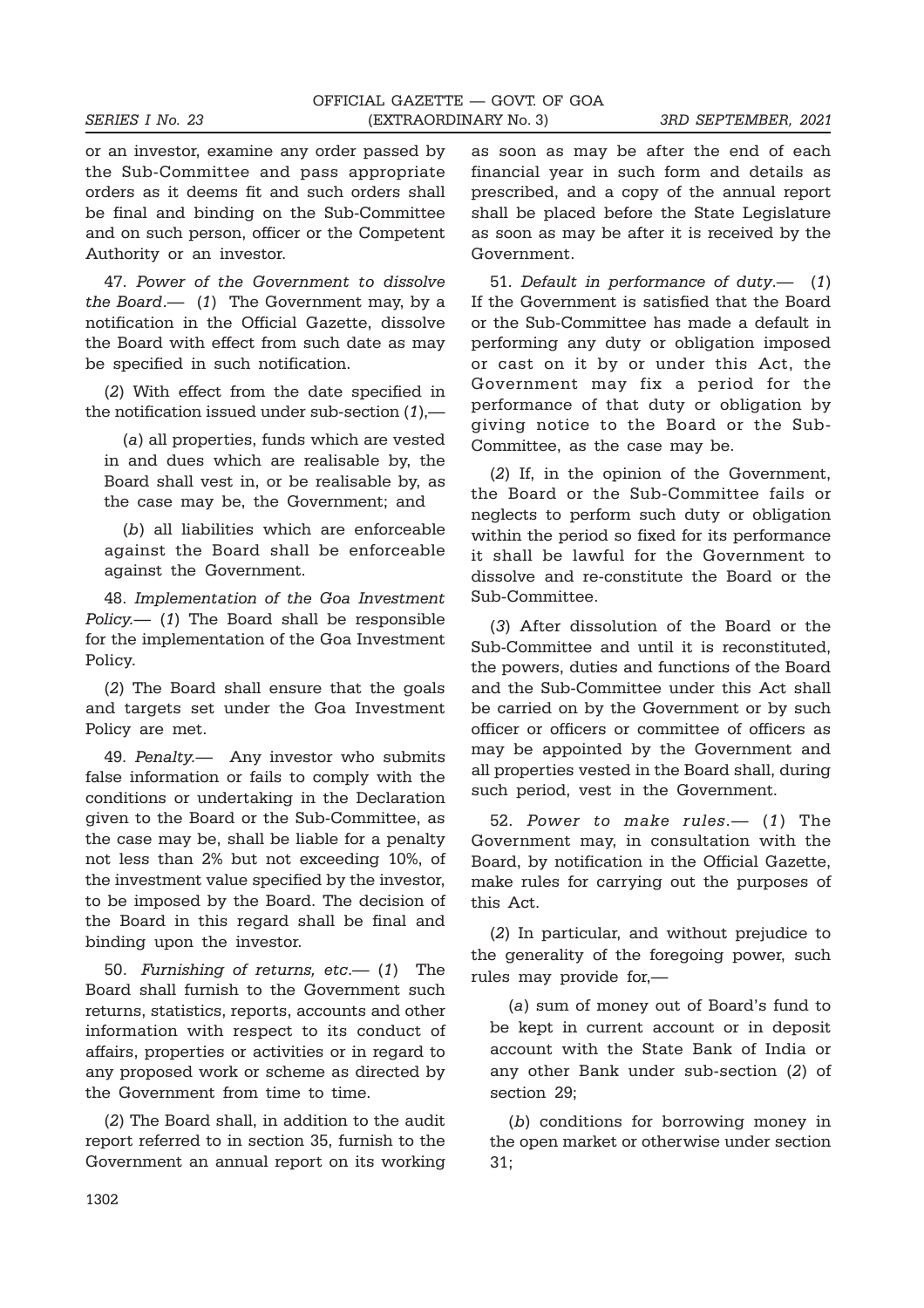(c) date for submission of an annual financial statement and the programme of work for the succeeding financial year, to the Government, under sub-section (1) of section 34;

(d) form and details of the annual financial statement under sub-section (2) of section 34;

(e) form and manner in which books of account and other books in relation to its business and transaction to be maintained under sub-section (1) of section 35;

(f) form of the Declaration to be submitted along with the application to the Board under sub-section (1) of section 41;

(g) form and details for submission of an annual report under sub-section (2) of section 50.

(3) Every rule made by the Government under this Act shall be laid as soon as may be after it is made, before the State Legislature while it is in session, for a total period of fourteen days which may be comprised in one session or in two or more successive sessions and if, before the expiry of the session in which it is so laid or the session immediately following, the House agrees in making any modification in the rules or House agrees that the rules should not be made, the rules shall thereafter have effect only in such modified form or be of no effect, as the case may be, so, however, that any such modification or annulment shall be without prejudice to the validity of anything previously done under such rules.

53. Power of Board to make regulations.— (1) The Board may, with the prior approval of the Government, by notification in the Official Gazette, make such regulations, as it may deem necessary, consistent with this Act and rules made thereunder, for carrying out the purposes of this Act.

(2) In particular and without prejudice to the generality of foregoing power, such regulations may provide for all or any of the matters, namely:—

(a) rules and procedure for transaction of business of the Board under sub-section (1) of section 8;

(b) rules and procedure for transaction of business of the Sub-Committee under sub-section (1) of section 21;

(c) authorizing officers of the Board to operate accounts of the Board under subsection (3) of section 29;

(d) conditions of appointment and service of the officers and servants of the Board and their scales of pay under subsection (3) of section 37.

54. Protection of action taken in good faith.— No suit, prosecution or other legal proceedings shall lie against the Government or any officer or any employee of the Government or the Board or the Sub-Committee constituted under this Act or any member, officer, or other employee of the Board or the Sub-Committee in respect of anything which is done or intended to be done in good faith in pursuance of this Act or the rules or the regulations made or orders or directions issued thereunder.

55. Members, officers and employees of the Board or the Sub-Committee, constituted under this Act to be public servants.— All the members of the Board and Sub-Committee constituted under this Act and all officers and other employees of the Board or the Sub-Committee when acting or purporting to be acting in pursuance of any provisions of this Act or the rules and regulations made or orders or directions issued thereunder shall be deemed to be public servants within the meaning of section 21 of the Indian Penal Code, 1860 (45 of 1860).

56. Bar of jurisdiction of courts.— No Court shall entertain any suit, application or other proceeding in respect of anything done, action taken, or order or direction issued by the Government or the Board or the Sub-Committee or any officer in pursuance of any power conferred by or in relation to their functions under this Act.

57. Power to delegate.— The Government may, by notification in the Official Gazette,